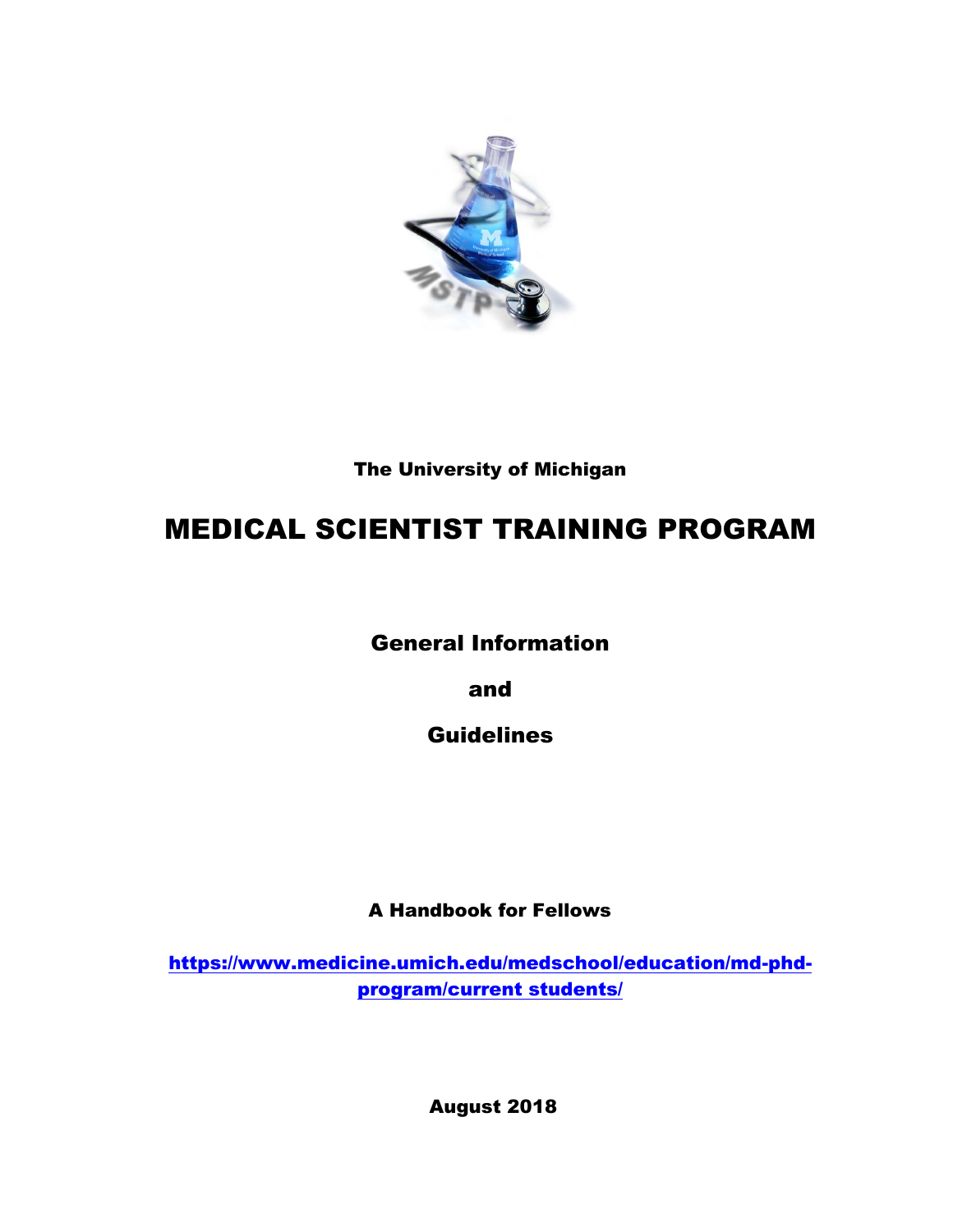## CONTENTS

- 1. MSTP Office
- 2. Communication
- 3. Academic Advising
- 4. I.D. and Computer Access
- 5. Course of Study
- 6. Biological Chemistry Requirement
- 7. Medical School Registration
- 8. Medical and Graduate School Grading Systems
- 9. Graduate School Registration
- 10. Research Rotations
- 11. Selecting a Doctoral Field and the Thesis Research Mentor
- 12. Graduate School Residency Requirements
- 13. Research Responsibility and Ethics Requirements
- 14. Research Phase: External Funding Sources
- 15. Advancement to Candidacy
- 16. Precandidate Year to Candidacy Transition: Funding and Insurance Issues
- 17. Research Phase to M3 Transition
- 18. M4 Year
- 19. Transition to Post Graduate Training, Residency
- 20. Dean's Letters
- 21. Simultaneous Awarding of Dual Degrees
- 22. United States Medical Licensure Examination Step 1 and Step 2 (Clinical Knowledge and Clinical Skills)
- 23. Rackham Graduate School Policies<br>24. Medical School Policies and Proced
- Medical School Policies and Procedures
- 25. The Fellowship Award and the Stipend Level
- 26. Monthly Stipend Check
- 27. Taxability of NRSA Stipends
- 28. NIH Funding Trainee Appointment Forms and Trainee Termination Notice Forms
- 29. Tuition Payment, Billing Procedures, and Registration
- 30. Travel Funds and Expense Forms
- 31. Health Care Insurance
- 32. Health Service
- 33. CV and Publication File
- 34. Individual Development Pan (IDP)
- 35. Vacations and Other Absences
- 36. MSTP Scientific Retreat
- 37. MSTP Seminars
- 38. Citizenship
- 39. MSTP Committees: Operating Committee (OC) and Program Activities Committee (PAC)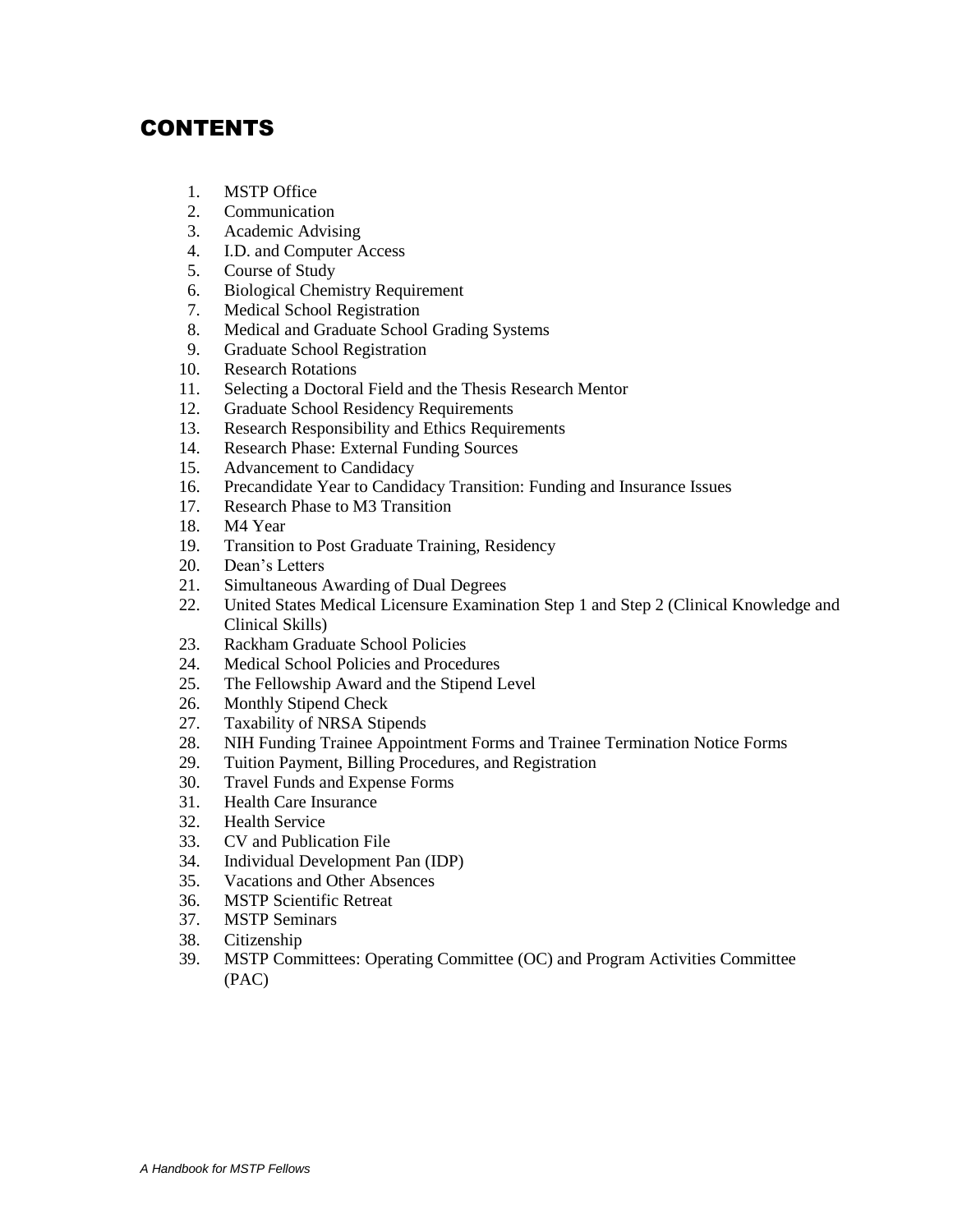## MEDICAL SCIENTIST TRAINING PROGRAM

## General Information and Guidelines for Fellows

## *1. MSTP Office*

The MSTP Office exists in large measure to assist fellows in accomplishing their dual degree programs as efficiently and painlessly as possible. If you have questions, need assistance to solve a problem, or just want to talk, please feel free to stop by and see Justine Hein, Assistant Director (heinjm@umich.edu), Hilkka Ketola, financial matters (hketola@umich.edu) or Laurie Koivupalo, Program Secretary, (lkoivupl@umich.edu). The office is open from 8:00 a.m. to 5:00 p.m. on Monday through Friday. If you are going to be out of town, change your address or telephone number the MSTP Office (764-6176 or mstp@umich.edu) would like to be informed.

#### *2. Communication*

Our primary method of communication is e-mail. **Please check your UM e-mail messages daily. It is important that you respond in a timely manner (usually within 24 hours) to inquires and invitations.**

#### *3. Academic Advising*

Final approval of courses of study and other curricular matters rests with the Program Director with advice from the Operating Committee. Counseling for the graduate portion of the dual curriculum is provided by the fellow's graduate program chair and the dissertation research mentor. Until the time a fellow is enrolled in a doctoral program, counseling is carried out in the MSTP Office. Since the University, including the Medical School and the Graduate School, has given the MSTP certain flexibility, the way in which the medical curriculum and the graduate curriculum are integrated can vary with the individual student. It is important, therefore, for fellows to keep the MSTP Office informed of their developing interests or plans.

Medical School House Counselors (Tu'Rone Elliott (tmelliot@umich.edu), Eric Middleton (emiddle@umich.edu), Dawn Stupak (dawnms@umich.edu) and Amy Tschirhart (awtsch@umich.edu)) and are available to assist medical students with personal and academic counseling needs throughout all years of the program.

#### *4. I.D. Cards and Computer Access*

Incoming medical students receive a photo ID during medical student orientation. Upon admission students were sent information on how to set up U-M computer account and before you return to the M3 year you will receive training in the Hospital Information Systems.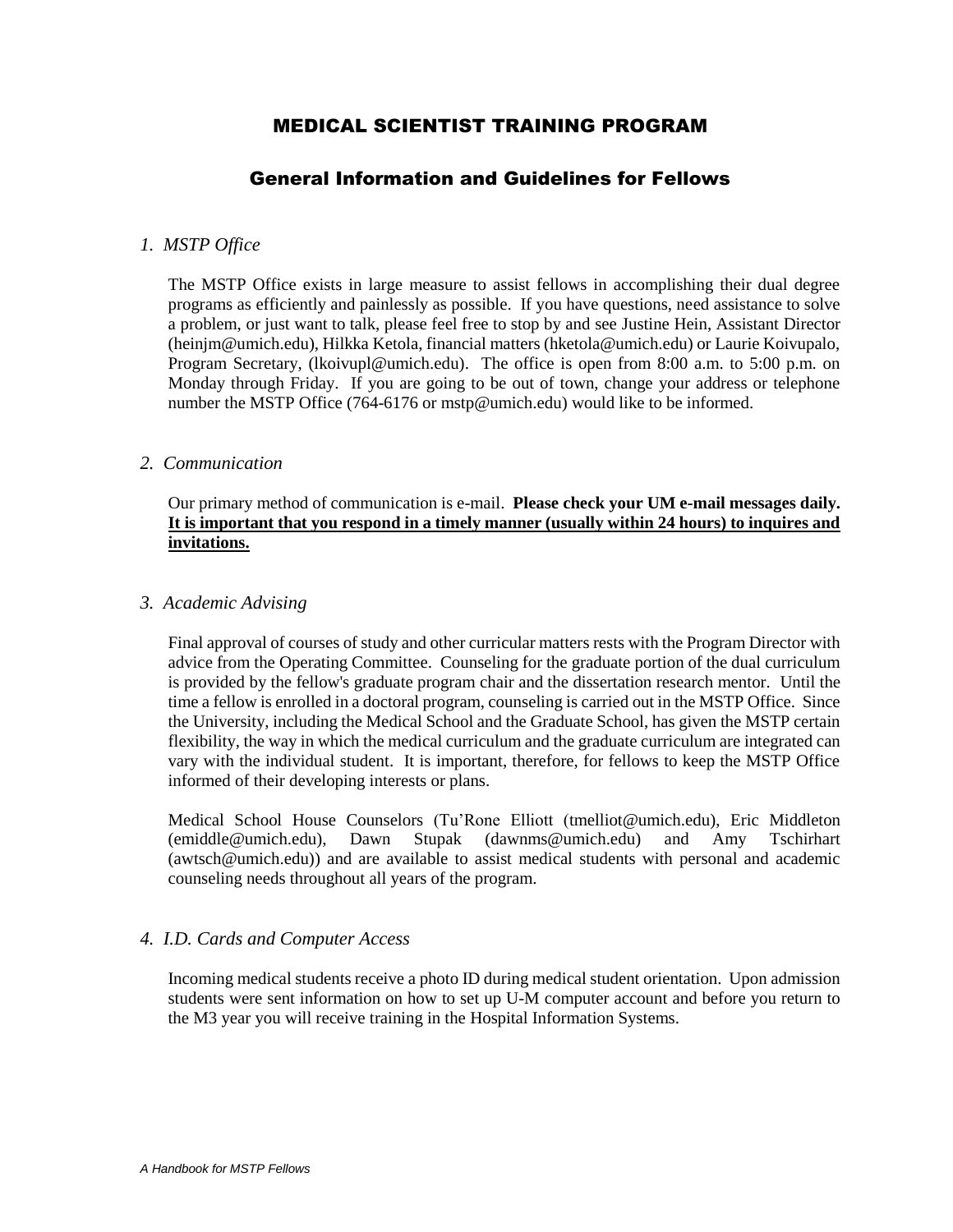## *5. Course of Study*

- MSTP fellows matriculating in 2016 have a 12 month M1 year, followed by a 6 week research rotation in a lab of your choice. They will then undertake Phase 1 of their M2 year, as well as 6-7 M2 Phase 2 clinical periods, followed by study time and taking USMLE Step 1. Step 1 is followed by one or two research rotations. They will then engage in fulltime graduate work and will finally return to medical school to complete M2 Phase 2 clinical rotations followed by the M3 and M4 "Branches." [See " [Schematic plans for](file://///maize.umhsnas.med.umich.edu/umms-msa/MSTP/DOCUMENTS-MSTP/PUBLICATIONS/STUDENT%20HANDBOOK/2017%20Handbook/Schematic%20plan%20MSTP%202016%20matriculants%20TO%20STUDENTS.pptx)  [MSTP 2016 matriculants"](file://///maize.umhsnas.med.umich.edu/umms-msa/MSTP/DOCUMENTS-MSTP/PUBLICATIONS/STUDENT%20HANDBOOK/2017%20Handbook/Schematic%20plan%20MSTP%202016%20matriculants%20TO%20STUDENTS.pptx)].
- *NOTE: Due to the transition to the new curriculum in the next couple of years the specific schedule differs for other matriculating years and is not presented here.*

During the period devoted to graduate work, the course of study is determined by the fellow in consultation with the doctoral program advisor. It includes completing departmental preliminary examinations and meeting the requirements for candidacy, which usually are modified for MSTP fellows. The MSTP also provides clinical opportunities for research phase fellows who desire such activities. However, it is important that the amount of time spent not interfere with research progress. In general, medical school courses are taken in sequence. However, MSTP fellows who return to the clinical phase later than period 1 may be able to swap 1-2 months of M4 rotations with certain required M3 (M2 Phase 2 in the new curriculum) rotations. There is some reduction in the length of the clinical clerkships for MSTP fellows. Other curricular patterns are possible and may be considered with the Program Director. Additional details are provided later in this Handbook.

#### *6. Biological Chemistry Requirement*

Passing an approved course in Biological Chemistry is a requirement for admission to the Medical School. In addition, MSTP M1 fellows take Biochem 552 (3 credits) in the fall term of the first year (W  $3:00 - 4:00$  p.m.). Fellows may be excused from this course if they have taken an equivalent graduate level biochemistry course or if biochemistry is not relevant to their graduate education. This should be discussed with the Program Director.

#### **TO REGISTER for Biochem 552: (No later than September 4)**

Sign on to Wolverine Access at: *http://wolverineaccess.umich.edu/*  $Term = Fall 2018$ School or College = Rackham Graduate School Class  $\# = 20879$  (section 1) Credits  $= 3$ 

#### *7. Medical School Registration*

Registration in the Medical School is handled through the Office of Medical Student Education. Cindy Murphy (cindyam@umich.edu) is the registrar.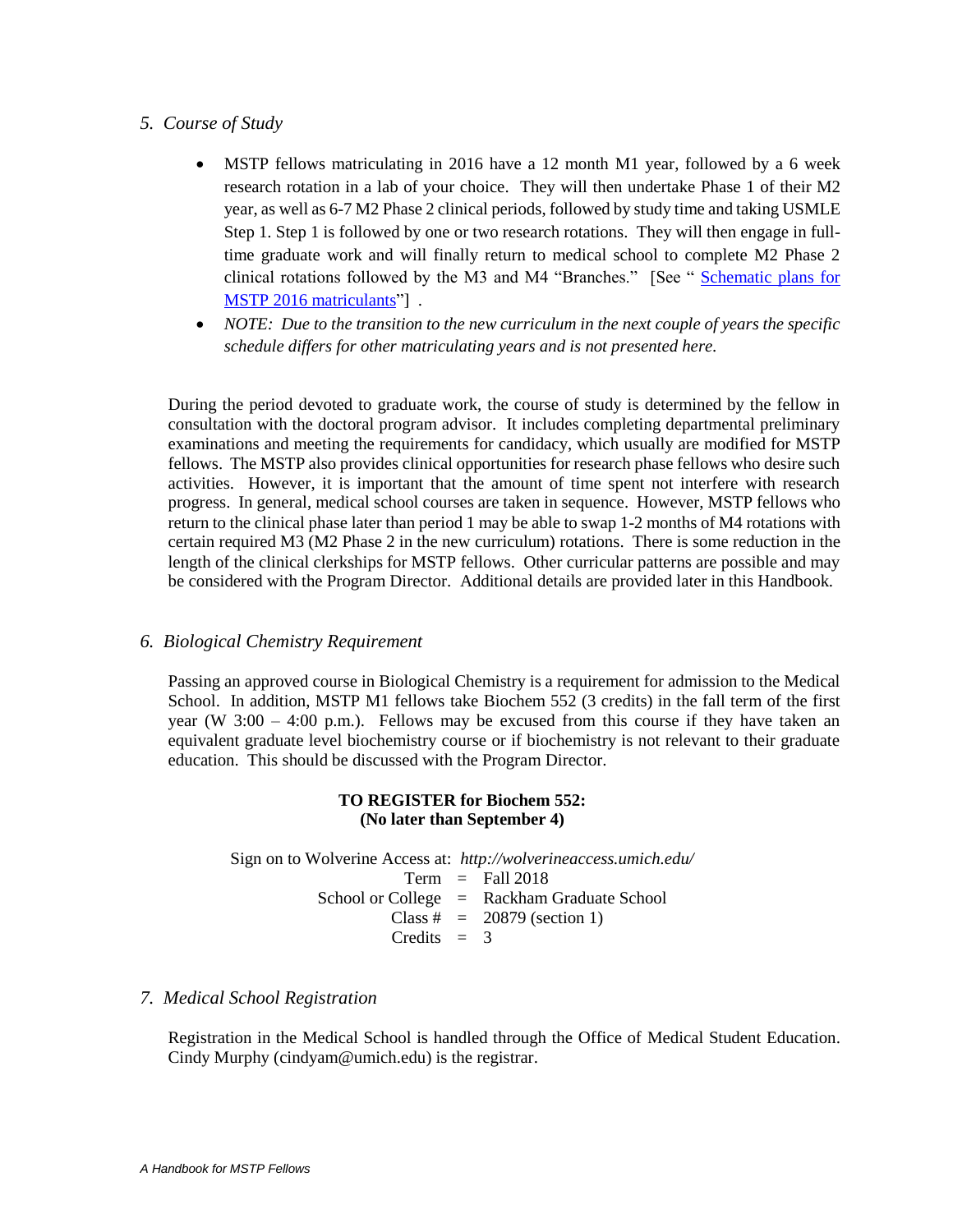## *8. Medical and Graduate School Grading Systems*

- The Medical School uses the following grading system: Satisfactory (S), Fail (F), or Incomplete (I) for M1 and M2 Phase I. Honors (H), High Pass (HP), Pass, (P) Fail (F), and Incomplete (I) for clinical rotations. However, MSTP students returning to the clinical phase in 2017 can take up to the first 4 periods of clinical rotations S/F instead of graded. A passing grade must be achieved in all courses. Questions should be addressed to the Office of Medical Student Education and the MSTP Office. (See Policies and Procedures for Medical Student Evaluation [http://medstudents.medicine.umich.edu/student](http://medstudents.medicine.umich.edu/student-support/policies-procedures)[support/policies-procedures,](http://medstudents.medicine.umich.edu/student-support/policies-procedures) Advancement and Graduation, [http://medstudents.medicine.umich.edu/student-life/commencement\)](http://medstudents.medicine.umich.edu/student-life/commencement)
- The Graduate School uses the A-E letter grade system. The letter grades are converted to a numerical scale from  $0$  (E) to 4.3 (A+), with a maximum term and cumulative GPA of 4.0. An average of 3.00 (B), both cumulative and in the degree program, are required for good standing in the Graduate School. (See the Horace H. Rackham School of Graduate Studies website.)<http://www.rackham.umich.edu/>

## *9. Graduate School Enrollment*

During their graduate school phase, students **MUST ENROLL** every Fall and Winter term until they defend (this is called "continuous enrollment"). If a student is defending their thesis in the Spring/Summer term they will also need to enroll for that term. <http://www.rackham.umich.edu/policies/registration>

## *10. Research Rotations*

In late fall of the M1 year, the Director (with input from the fellow) assigns each fellow a Research Rotation Advisory Committee. The RRAC consists of three faculty from the Operating Committee, one of which is either the Director or one of the Associate Directors. Each fellow meets with his/her RRAC, typically in December, to create a list of potential rotation mentors for the following summer. The MSTP provides on its website a Mentor List [\(https://medicine.umich.edu/medschool/education/md-phd-program/faculty-departments](https://medicine.umich.edu/medschool/education/md-phd-program/faculty-departments) with descriptions of faculty research. All research rotations must be approved in advance by the MSTP Director or the RRAC. Fellows matriculating in 2017 undertake one research rotation after the M1 year and one or two rotations after they take USMLE Step 1. Rotation decisions should be solidified by the end of January for the subsequent spring/summer.

## *11. Selecting a Doctoral Field and the Thesis Research Mentor*

MSTP fellows must select a doctoral program prior to the start of the precandidate year. We encourage you to make this selection early in the M2 year if you are reasonably certain of the choice, because graduate programs like to have a ballpark estimate of the number of entering students, and because this will facilitate your being put on email lists for seminar announcements,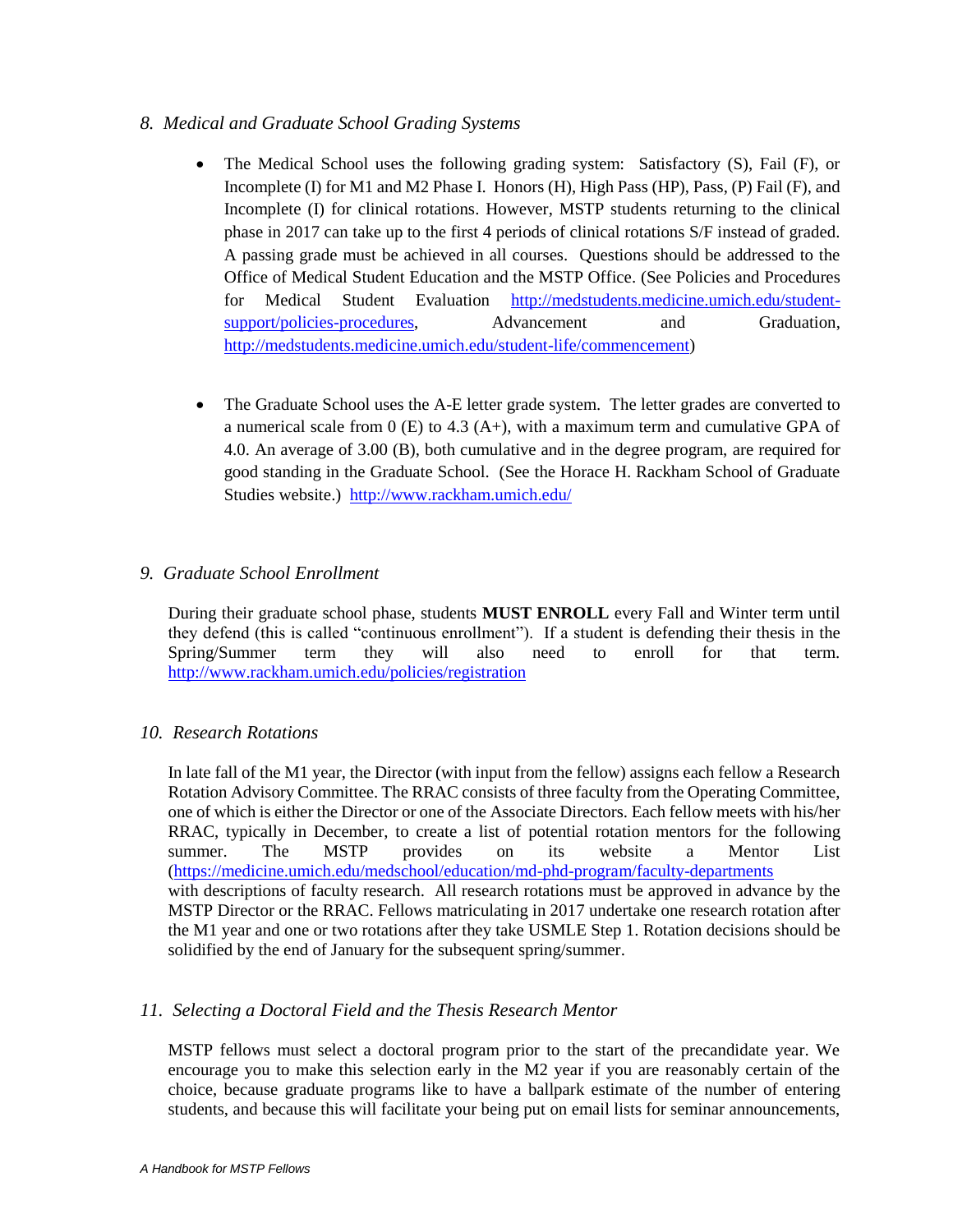etc. Should your interests change, don't worry. Changing your doctoral program selection prior to the start of the precandidate year is simple to do and is not a problem.

MSTP fellows should meet with the Graduate Program Advisors of the specific Ph.D. Departments/Programs they are considering to learn about the Departments/Programs, including the course requirements for MSTP fellows. Course requirements generally are reduced relative to those required of Ph.D. students. Many of the PhD Departments/Programs have posted "typical" MSTP course requirements, as follows:

Biological Chemistry<http://medicine.umich.edu/dept/biochem/phd-program> (See Student Handbook)

Cancer Biology [http://cancerbio.medicine.umich.edu/sites/default/files/2017-](http://cancerbio.medicine.umich.edu/sites/default/files/2017-18%20CancBioHandbook%20%28za%29.pdf) [18%20CancBioHandbook%20%28za%29.pdf](http://cancerbio.medicine.umich.edu/sites/default/files/2017-18%20CancBioHandbook%20%28za%29.pdf)

Cell and Developmental Biology [https://medicine.umich.edu/dept/cdb/training/graduate](https://medicine.umich.edu/dept/cdb/training/graduate-program-student-handbook)[program-student-handbook](https://medicine.umich.edu/dept/cdb/training/graduate-program-student-handbook) (section V)

Cellular and Molecular Biology [http://cmb.medicine.umich.edu/curriculum/basic](http://cmb.medicine.umich.edu/curriculum/basic-coursework)[coursework](http://cmb.medicine.umich.edu/curriculum/basic-coursework)

Human Genetics

<https://drive.google.com/file/d/0B3MMZiY85RUudFhTbzBnUUFHS1k/view> (Section F5)

Immunology [http://immunology.medicine.umich.edu/sites/default/files/2016-](http://immunology.medicine.umich.edu/sites/default/files/2016-17ImmunoStudentFacultyHandbook.pdf) [17ImmunoStudentFacultyHandbook.pdf](http://immunology.medicine.umich.edu/sites/default/files/2016-17ImmunoStudentFacultyHandbook.pdf) (Page 7)

Microbiology & Immunology [https://medicine.umich.edu/dept/microbiology](https://medicine.umich.edu/dept/microbiology-immunology/resources)[immunology/resources](https://medicine.umich.edu/dept/microbiology-immunology/resources) (pages 4-6)

Molecular and Cellular Pathology

<https://www.pathology.med.umich.edu/phd-program/curriculum>

Molecular and Integrative Physiology [https://medicine.umich.edu/dept/molecular](https://medicine.umich.edu/dept/molecular-integrative-physiology/education/phd-program/curriculum/curriculum-guide)[integrative-physiology/education/phd-program/curriculum/curriculum-guide](https://medicine.umich.edu/dept/molecular-integrative-physiology/education/phd-program/curriculum/curriculum-guide)

The Bioinformatics PhD program does not have official MSTP course requirements, but Dr. Santiago Schnell kindly put together the following, which unofficially describes a typical plan: For the MSTP student, the Bioinformatics Program requires a minimum of five courses in three core areas:

<http://medicine.umich.edu/medschool/assets/education/mstp-bioinformatics-information>

Fellows may find the PIBS Curriculum Guide ([https://medicine.umich.edu/medschool/education/phd-programs/about-pibs/pibs](https://medicine.umich.edu/medschool/education/phd-programs/about-pibs/pibs-curriculum)[curriculum](https://medicine.umich.edu/medschool/education/phd-programs/about-pibs/pibs-curriculum))

helpful in describing course requirements for standard PhD students.

Please consult the MSTP Office for PhD Department/Program approval and to initiate the appropriate paper work for the graduate school academic record. Under justifiable circumstances, fellows may switch from one doctoral program to another at a later date.

Please note that acceptance into the MSTP allows you to enter any Medical School doctoral program, but does not guarantee admission into doctoral programs outside the Medical School, e.g. in the Schools of Public Health and Engineering. Special permission needed if an MSTP fellow already accepted into a non-Medical School doctoral program wanted to switch into another.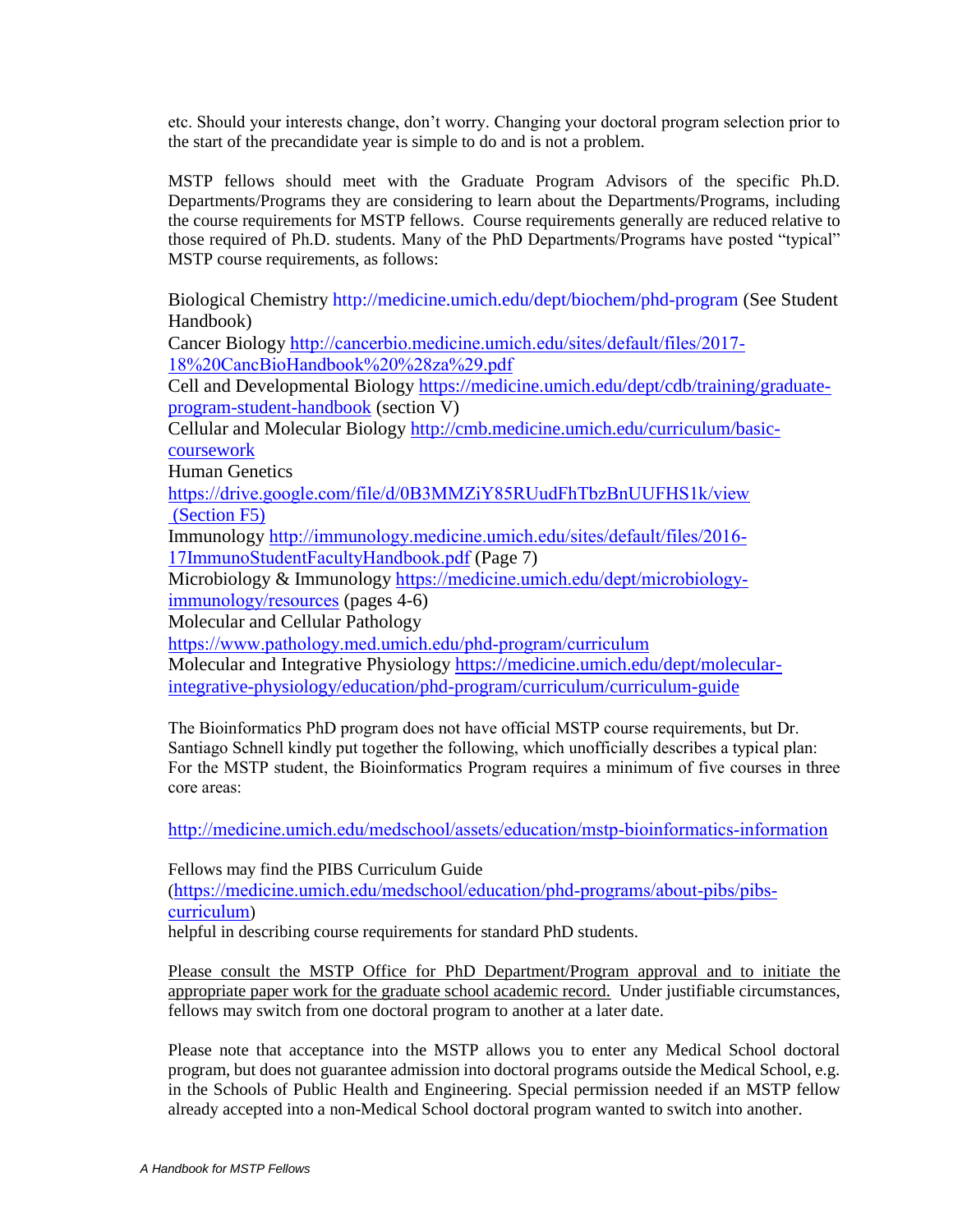Fellows will select one of their rotation mentors to be their thesis mentor. Of course the mentor must be willing to accept the fellow, and must have the space, money, and time required to be your mentor. The selection of thesis mentor should be discussed with the MSTP Director prior to making a commitment.

A document entitled "General Information and Responsibilities for Dissertation Mentors and MSTP Fellows" [\(https://medicine.umich.edu/medschool/education/md-phd-program/current](https://medicine.umich.edu/medschool/education/md-phd-program/current-students/guide-mentors-students)[students/guide-mentors-students\)](https://medicine.umich.edu/medschool/education/md-phd-program/current-students/guide-mentors-students) can be found in the Current Students section of the MSTP website. Students can find a list of recent faculty rotations/thesis mentors and their MSTP students on our website or by clicking here. Recent faculty mentors and their MSTP students [https://medicine.umich.edu/medschool/sites/medicine.umich.edu.medschool/files/Rotations\\_1.pdf](https://medicine.umich.edu/medschool/sites/medicine.umich.edu.medschool/files/Rotations_1.pdf)

## *12. Graduate School Residency Requirement*

To meet the residency requirement of the Graduate School, MSTP fellows must complete at least 18 graduate credit hours, excluding 990 and 995 elections, on the Ann Arbor campus. These do not need to be concentrated in any minimum number of terms, but are usually undertaken in the fall and winter terms of the precandidate year. The student must make sure that they have the minimum number of Rackham credits. If more credits are needed most programs will allow the student to take a graded independent research course in lieu of 990 or 995 (often numbered 599 but it depends on the program; check with your program).

## *13. Research Responsibility and Ethics Requirements*

The Program in Biomedical Sciences coordinates a series of meetings in which a group of 8-10 faculty explore issues in research responsibility and scientific ethics. The course (PIBS 503) [https://medicine.umich.edu/medschool/education/phd-programs/about-pibs/pibs](https://medicine.umich.edu/medschool/education/phd-programs/about-pibs/pibs-curriculum/research-responsibility-ethics)[curriculum/research-responsibility-ethics](https://medicine.umich.edu/medschool/education/phd-programs/about-pibs/pibs-curriculum/research-responsibility-ethics) consists of lecture podcasts plus small group discussions. All MSTP fellows must elect this course in the PRECANDIDATE year (unless the student is in a non-biomedical science PhD program that offers its own ethics course).

#### *14. Research Phase: External Funding Sources*

The MSTP maintains a list of possible funding sources for research phase fellows. This list can be found in the Current Students section of the MSTP website, [http://medicine.umich.edu/medschool/education/mdphd-program/our-current-students/funding](http://medicine.umich.edu/medschool/education/mdphd-program/our-current-students/funding-sources)[sources.](http://medicine.umich.edu/medschool/education/mdphd-program/our-current-students/funding-sources) We strongly encourage students to apply for independent funding, especially for NIH F30 Fellowships, toward the end of the precandidate year or during the first year of candidacy. The website also contains important information regarding the F30 instructions. **Rackham will provide shortfall funding for F30 Fellowships.** More information is available here: <http://medicine.umich.edu/medschool/assets/education/mstp-rackham-funding-student-handbook>

#### *15. Advancement to Candidacy*

Qualifying or preliminary examinations are necessary for advancement to candidacy. For most MSTPs they should be passed generally after one full year of graduate study, typically after 3 years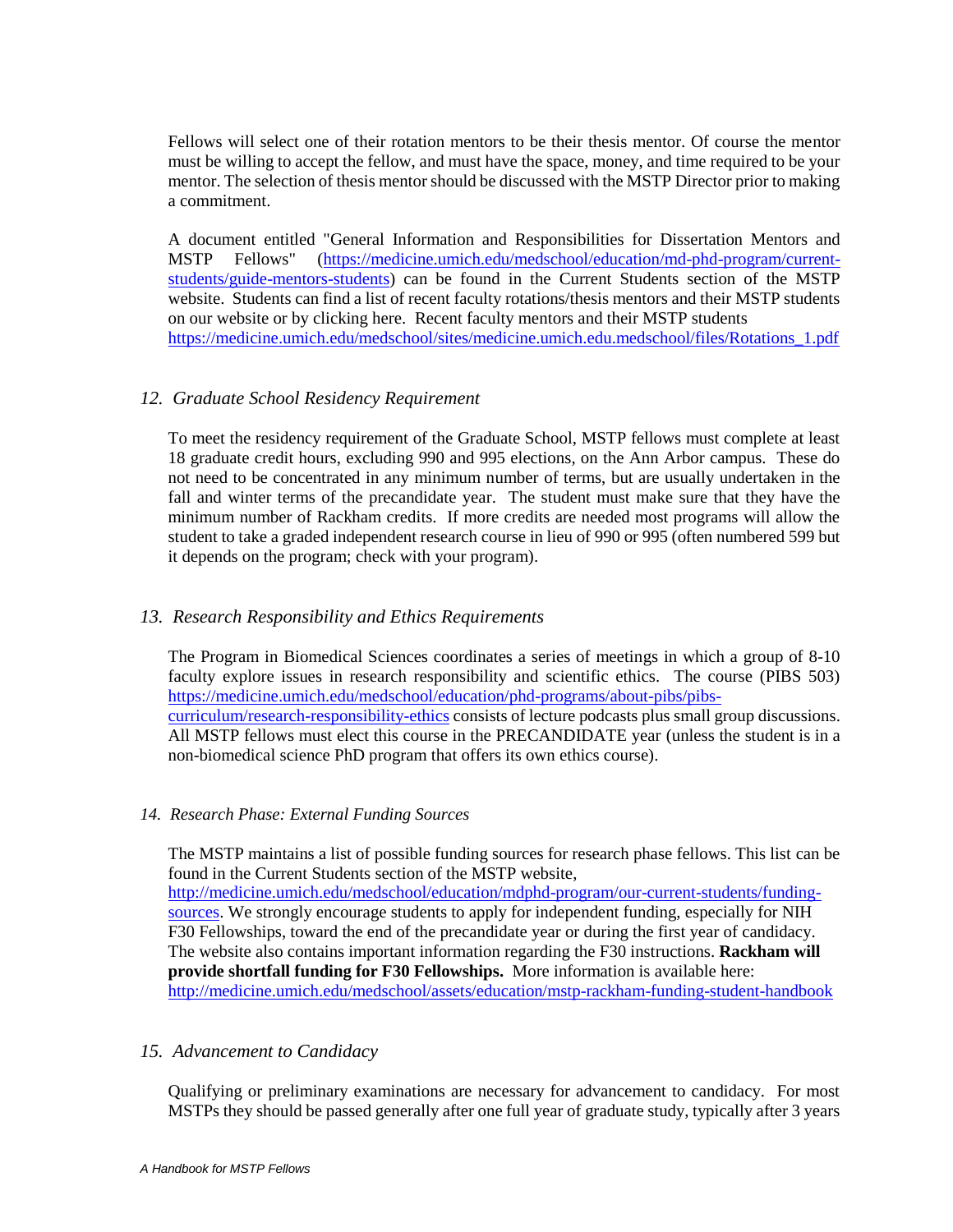in the program. Fellows should develop plans early with their departmental advisor to meet this requirement.

## *16. Precandidate Year to Candidacy Transition:*

#### **Dissertation Committee and Progress Reports**

 Once fellows have passed prelims, they must form their thesis dissertation committee. Once the committee is formed fellows should submit the names of the proposed committee members along with a one page abstract of the proposed research to the MSTP office for MSTP Operating Committee approval. (Please note this is in addition to approval from your PhD department/program.) Fellows are required to have their first dissertation committee meeting within 6 months of passing prelims. Subsequent meetings are to be held every 6 months (and no longer than 9 months) until the defense. Mentors must submit a copy of the progress report to the MSTP office after each meeting. (You may use whatever progress report form your department requires.)

## **Funding and Insurance Issues (Information Pertinent to Fellows Leaving Precandidate Year/Going Into First Candidate Year)**

Fellows at this point in their research years will normally be ending their MSTP funding and will be funded through their mentors' labs. There are several things fellows should be aware of:

1) Funding will shift to the mentor. Although the amount of the stipend will not change, fellows who are changing funding mechanisms (i.e., training grant to GSRA or GSI) may notice that taxes will begin to be withheld from stipend payments and the day of the month when stipends are paid may change.

2) During this time of transition, fellows should be vigilant for any changes, problems or charges relating to their student accounts, Gradcare or their email accounts. The MSTP Office can help with any of these issues.

3) Each spring the MSTP will hold a meeting for fellows transitioning to candidacy to go over these issues in more detail.

## *17. Research Phase to M3 Transition (Note: Due to the transition to the new curriculum, this section only applies to the students defending their PhDs in 2017)*

The thesis must be defended and post-defense corrections made prior to starting the M3 year. The following information about this transition back to Medical School may be helpful.

• The regular starting date for M-3 clerkships is at the end of February 2017 (but will differ for subsequent years). However, MSTP fellows often do not start at this time, usually due to the timing of their Ph.D. thesis defense. MSTP fellows may start the M3 year any month between February and August 2017 (Periods 1 through 9). However, earlier starts may be easier. Planning for clerkships for MSTP fellows typically will begin in November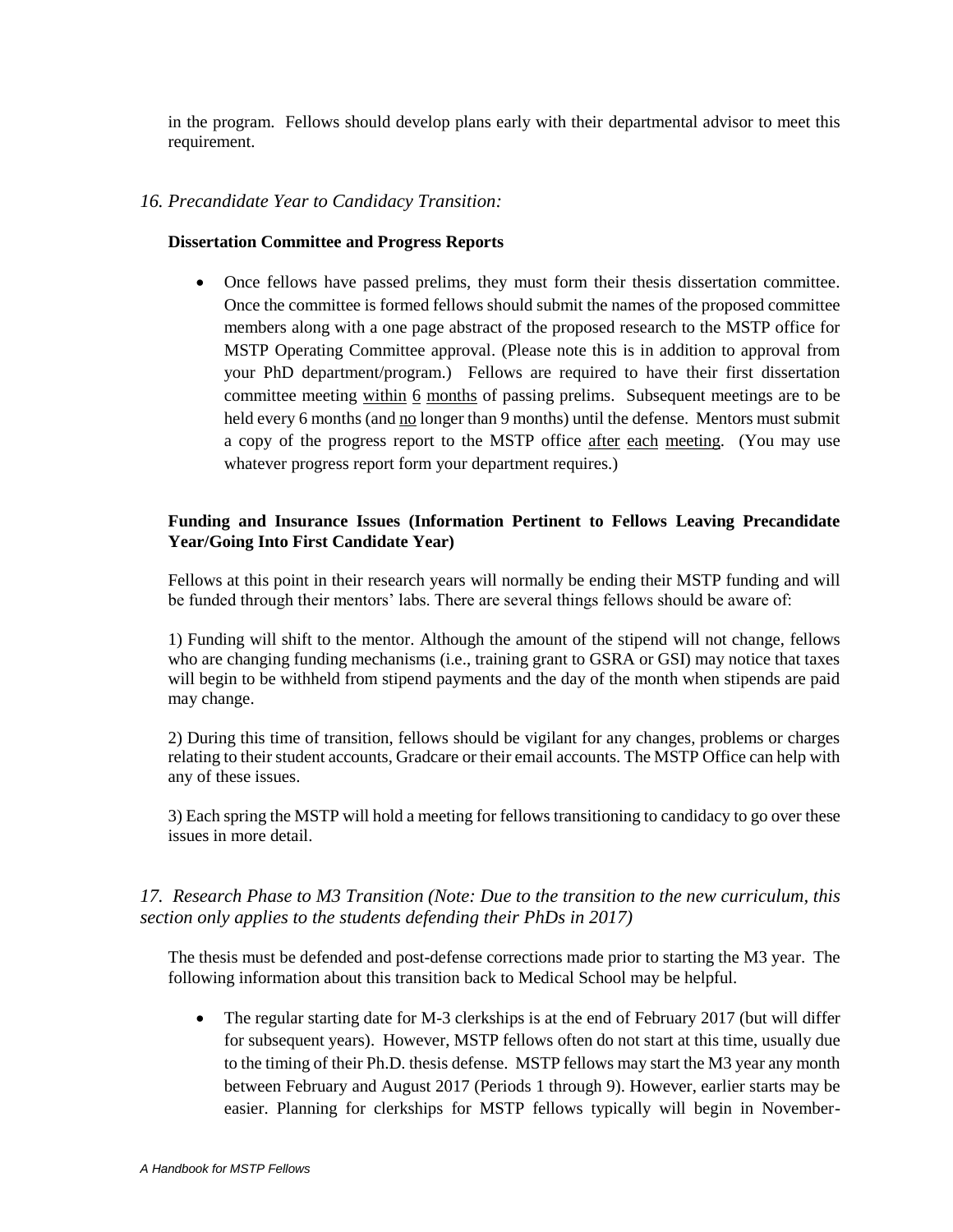December prior to the calendar year of reentry. It is important that this be done well in advance of the tentative starting time so that the Associate Dean for Medical Student Education may be notified of your plans, your name may be added to any lists to receive pertinent information, and the clinical refresher course may be arranged. The director holds a meeting generally in November with all returning fellows to discuss these issues.

**Once the fellow decides in which period he/she will return to Medical School, it is important to let the MSTP Office and the Medical School Clinical Rotation Scheduler, Gretchen Aland (gretchea@umich.edu) know his/her plans. Since plans often change, the fellow must make sure to keep both the MSTP and the Clinical Rotation Scheduler apprised of any change of plans AT LEAST 60 DAYS prior to the start of the originally planned first rotation.** 

## *18. M4 Year –* **PLEASE READ THESE POLICIES CAREFULLY.**

*(Note: The new curriculum will replace the M4 year starting in 2019.*)

1. MSTP students who start the M3 year after period 1 may defer 1, or possibly 2, of the following M3 clerkships to the early part of their M4 year in order to undertake one or two M4 "career" electives or one M4 "career" elective and one M4 subI (not ICU) early enough to assist in residency planning: Family Medicine Neurology OB/Gyn Psychiatry Students do need to be aware that if they defer OB/Gyn or Psychiatry, they would have a 2 week gap in their schedule. There may be some limitations of choices based on class census in the deferred clerkships.

However, MSTP students must complete the following M3 rotations prior to taking any M4 rotations:

M3 Internal Medicine M3 Surgery

M3 Pediatrics

The timing of Internal Medicine, Surgery and Pediatrics permits deferral of M3 clerkships only in some tracks. The deferred rotation(s) must be completed no later than period 6 of the M4 year. The reason for this is the entire M3 curriculum must be completed prior to taking Step 2. Period 7 (November) is the end of the timeframe to take Step 2 CS & CK, since the Med School deadline for Step 2 is December 1 (unless the student petitions for an extension).

- 2. MSTP students are required by the Medical School to complete the following M4 rotations: 1 month Sub I
	- 1 month Sub I/ICU
	- 2 months clinical electives
	- 1 month Emergency Medicine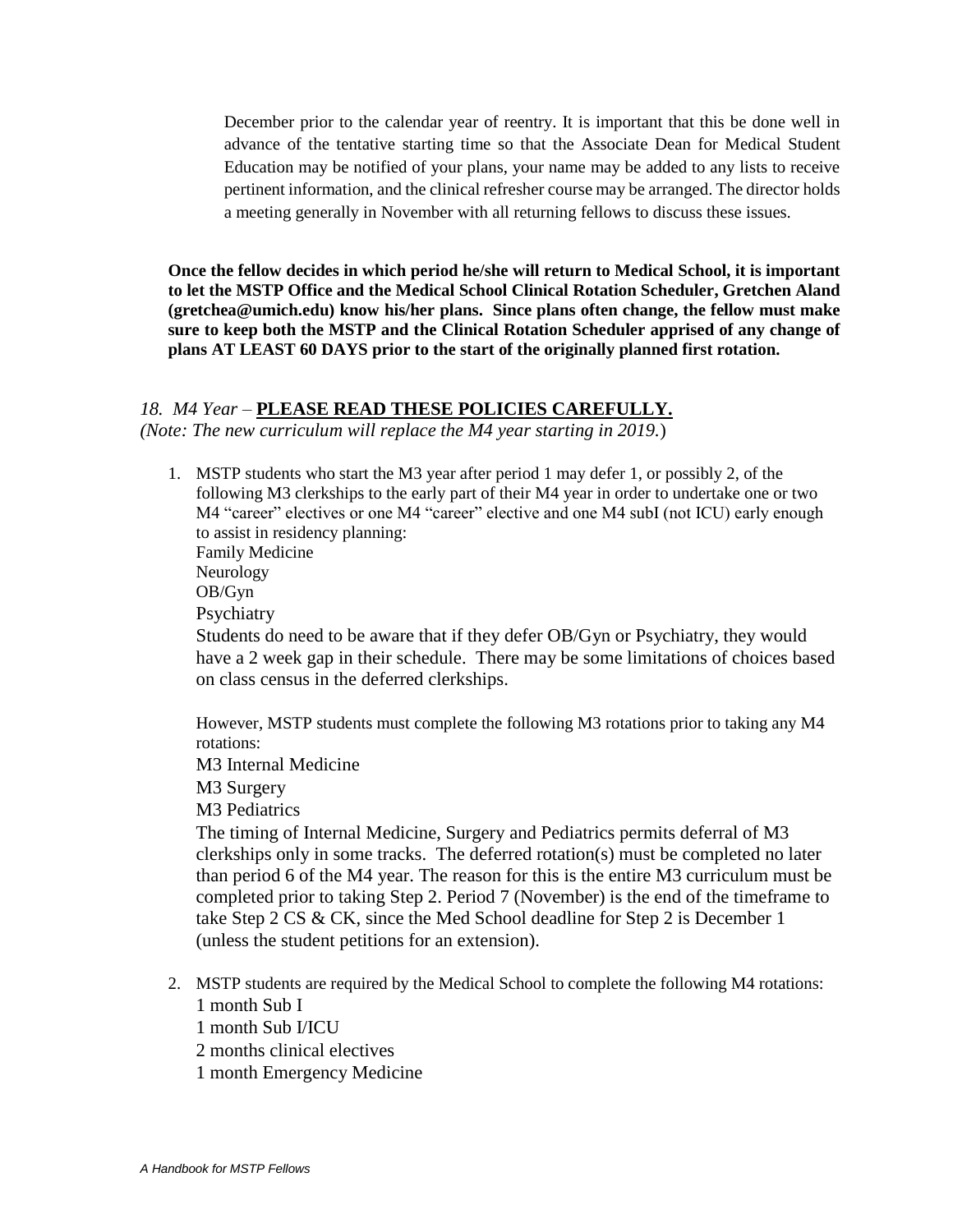- 3. After M4 requirements are fulfilled, until graduation, MSTP fellows have the following options 1) taking up to an additional 6 months of clinical rotations during which stipends will continue to be paid 2) continue doing research in a lab until graduation (stipends will not be paid by the MSTP in this case but the student would work out a salary with the mentor 3) anything else of the fellow's choosing (stipends will not be paid by the MSTP in this case). The MSTP will continue to pay Gradcare health insurance through June 30<sup>th</sup> following graduation.
- 4. Interviews are scheduled during periods 6, 7, 8 and 9. Interviews may not be scheduled at any other time in the M4 year. Students are advised to schedule at least two interview months and should place these months in their schedule to best accommodate their potential interviews. Students may need to rearrange their interview months once they have a better idea of when their interviews will actually take place. If students wish to schedule less than two interview months they must discuss their rationale with their medical school counselor and with the MSTP. Students may then schedule rotations during other months set aside for interviewing once the Med School Clinical Scheduler has been notified that this has been approved. STUDENTS CANNOT TAKE TIME OFF TO INTERVIEW DURING A ROTATION. However, if a student who is on a rotation receives a last minute invitation to interview at a choice program they should contact their counselor and clerkship director and make appropriate arrangements with their attending and team, if necessary. Other exceptions to the above policy in cases of unusual hardship would need to be addressed on a case by case basis.
- 5. Students will be paid for up to two interview months**. The student MUST report to the MSTP Office which months he/she has interviews and the residency programs at which he/she is interviewing.**
- 6. Students will be paid for one vacation month in the M4 year. The student may use his/her vacation month as a third month for interviewing, or may take the vacation month at any other time during the M4 year.
- 7. MSTP students are exempt from the Advanced Medical Therapeutics requirement. However, if you wish, you can sign up for AMT.

## **You will only be paid for an AMT month if you take it as one of your three interview/vacation months.** Students can elect to take AMT as a 4<sup>th</sup> interview/vacation month, **but without pay.**

PLEASE NOTE: This may be DIFFERENT from what you are told during the "intro to M4" presentation. In Dr. Grum's intro to M4 talk, medical students are explicitly told to take AMT, two interview months, and one vacation month, for a total of four months "OFF", because interviewing WILL take three months (whether that's periods 6,7, and 8, or periods 7, 8, and 9). THIS DOES NOT APPLY TO MSTP STUDENTS.

8. MSTP students will receive a stipend through the last day of their final M4 rotation if that date falls within the first half of the calendar month. If the last rotation ends in the last half of the month, the student will be paid through the end of that month. If the MSTP M4 year ends in period 12 the student will be paid through the end of April.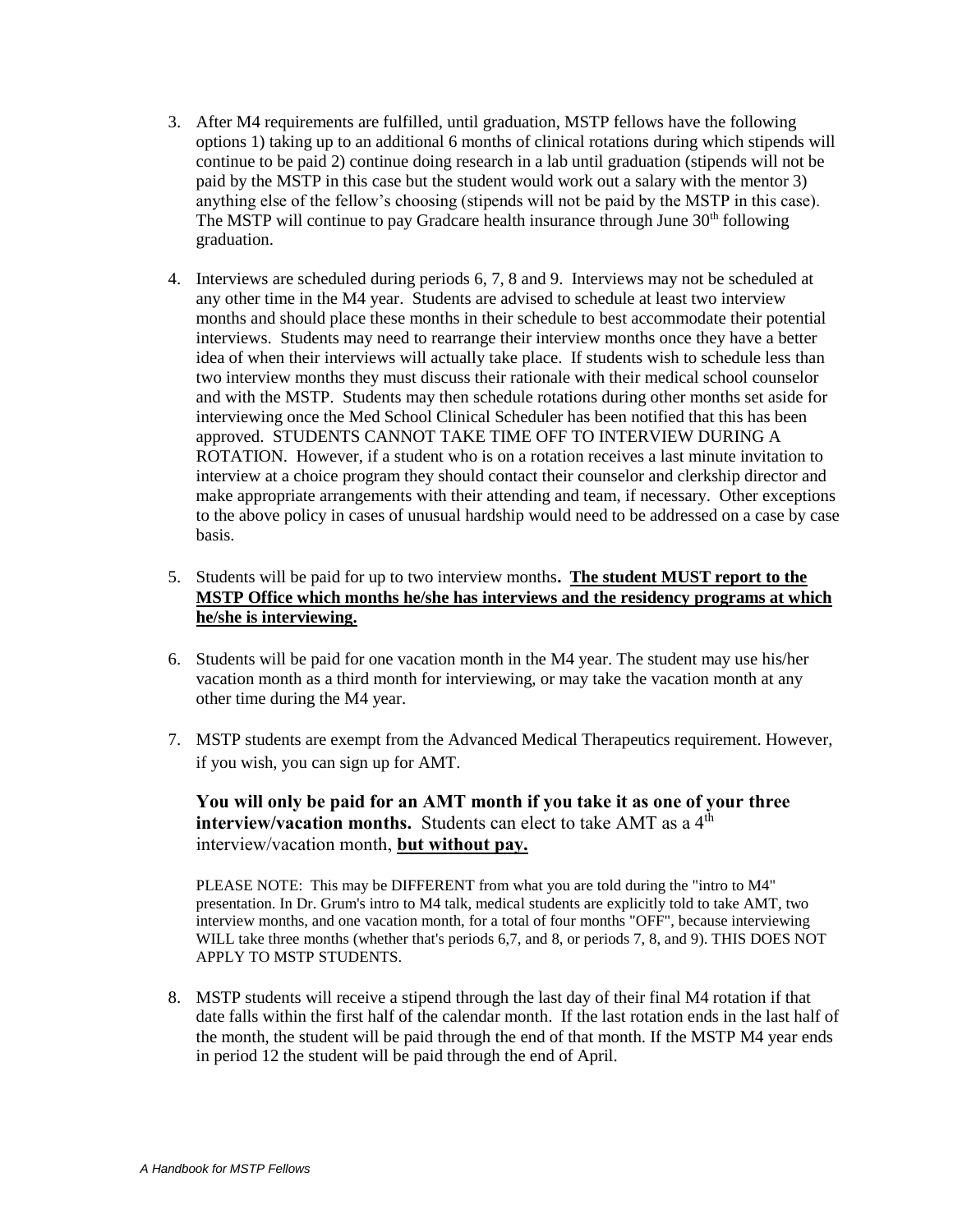9. MSTP students cannot be paid by the MSTP and also by any other source at the same time. If the student is returning to the lab, he/she must let the MSTP Office know the date of return to the lab.

## *19. Transition to Postgraduate Training/Residency*

The MSTP publishes in the Faculty and Departments section of our website a listing of MD/PhDs on the Michigan faculty who have volunteered to be a career resource for fellows:

*Career Advisory Panel* [https://medicine.umich.edu/medschool/education/mdphd](https://medicine.umich.edu/medschool/education/mdphd-program/curriculum/mentoring-advising)[program/curriculum/mentoring-advising](https://medicine.umich.edu/medschool/education/mdphd-program/curriculum/mentoring-advising)

In addition to the MSTP Career Advisory Panel, the Medical School provides some resources for students considering various specialties:

[https://medicine.umich.edu/medschool/education/md-program/residency-career](https://medicine.umich.edu/medschool/education/md-program/residency-career-development)[development](https://medicine.umich.edu/medschool/education/md-program/residency-career-development)

All medical students (including MSTP) select a clinical advisor in their M3 year as a source of residency program guidance. UM residency program directors and department chairs also may be sources of information regarding programs throughout the U.S. The (usually) Wednesday lunches with different specialists offered in the M1 and M2 years also may be useful sources of information. [http://www.med.umich.edu/medstudents/student\\_services/career\\_dev/seminars/index.htm](http://www.med.umich.edu/medstudents/student_services/career_dev/seminars/index.html) [l](http://www.med.umich.edu/medstudents/student_services/career_dev/seminars/index.html)

Some of you may be interested in research residencies. There is no official repository of information regarding research residencies. However, the American Physician Scientists Association maintains an unofficial list at:

<http://www.physicianscientists.org/search/custom.asp?id=776>

Additional information for Internal Medicine is found at: <http://www.abim.org/certification/default.aspx>

and for Pediatrics at: <https://www.abp.org/content/program-directors-listing>

## *20. Dean's Letters*

One of the Associate Dean will write a "Dean's letter" recommendation for each M4 for their residency applications. The Dean's letter is not confidential and you should read it to make sure there are no errors. The MSTP Director will write an addendum to the Dean's Letter, which is confidential like any other recommendation letter. In this addendum the Director will describe the MSTP generically to make sure the reader knows that you split your MD education, and he will talk about you as an individual. Most MSTPs have one of their letters written by their PhD mentor, but this is optional. The others should be from clinical faculty.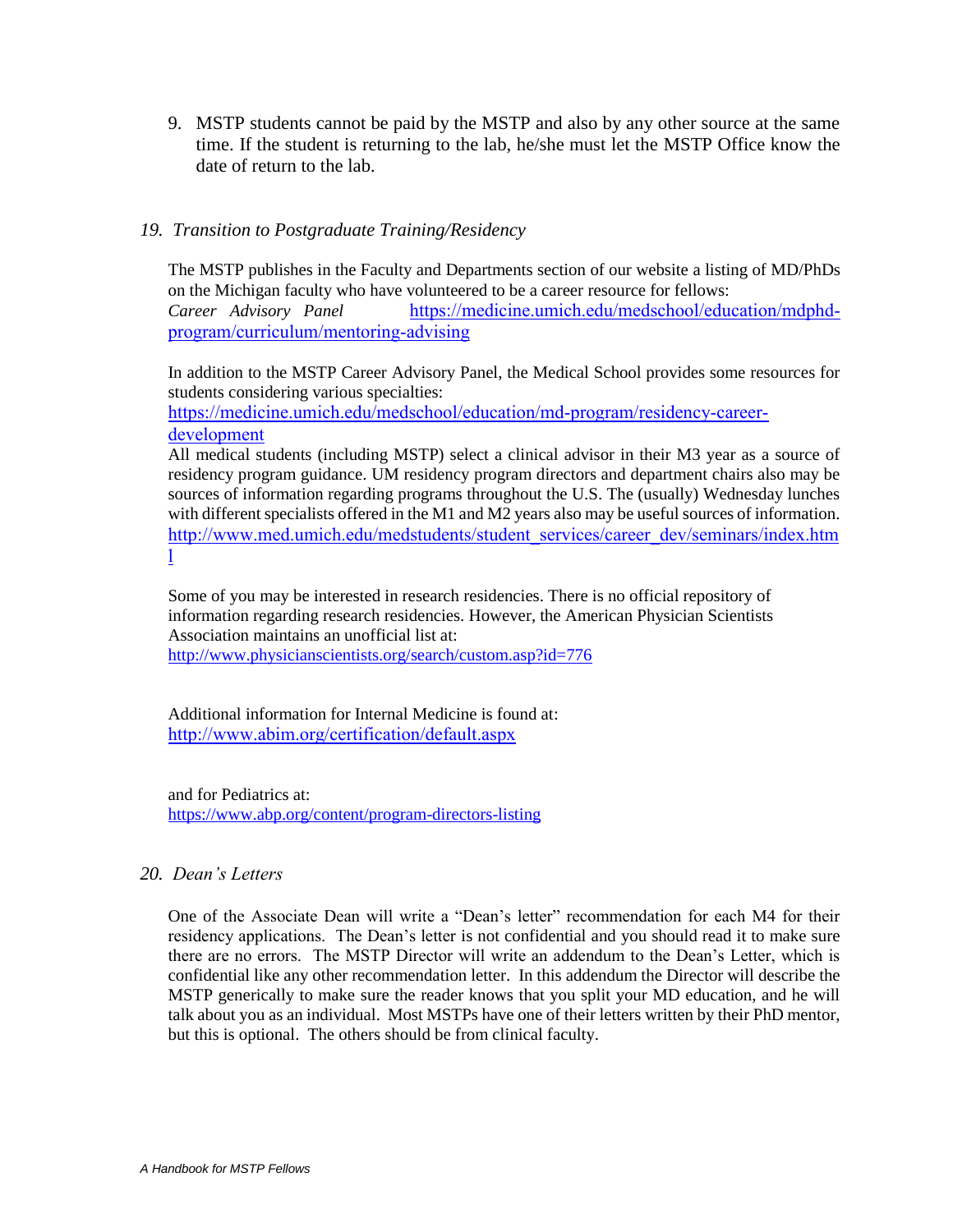## *21. Simultaneous Awarding of Dual Degrees*

For MSTP fellows, the M.D. and Ph.D. degrees are awarded after the work for both degrees is completed. Medical School degrees are awarded in May of each year. Graduate school degrees are awarded at the end of each term, December, May and August, but commencement ceremonies are held only following the fall and winter terms. Fellows are expected to check with the Rackham Dissertation Office for the official time schedule and deadlines for thesis defense and to plan their programs accordingly. Fellows may take advantage of the grace periods. In February, prior to the Medical School commencement, an official memorandum must go from the MSTP Office to the Rackham Office of Academic Records stating that the student has satisfactorily completed all requirements for the M.D. degree.

## *22. United States Medical Licensure Examination Step 1 and Step 2 (Clinical Knowledge and Clinical Skills)*

The Medical School requires students to obtain a satisfactory score on both Steps 1 and 2 of the USMLE tests. After completion of 2 or 3 M2 Phase 2 periods, you are allowed 6 weeks to study for USMLE Step 1. Please schedule your taking of the exam to fit this schedule. You also are allowed 2 weeks of vacation. Although you could use your vacation time to increase your Step 1 study time, this should not be necessary. MSTP fellows generally perform extremely well on this exam. Research rotations are undertaken after Step 1.

## *23. Rackham Graduate School Policies*

The Rackham website provides useful information: [http://www.rackham.umich.edu](http://www.rackham.umich.edu/)

Graduate students are responsible for knowing the Rackham Graduate School policies which relate to their conduct, degree requirements, graduate record, etc. [http://www.rackham.umich.edu/policies/academic\\_policies/section5/](http://www.rackham.umich.edu/policies/academic_policies/section5/)

Fellows will also find the Rackham Dissertation Handbook helpful. <http://www.rackham.umich.edu/downloads/oard-dissertation-handbook.pdf>

## *24. Medical School Policies and Procedures*

Information about Medical School Policies and Procedures can be accessed at [\(http://www.med.umich.edu/medstudents/\)](http://www.med.umich.edu/medstudents/);

Medical students are responsible for knowing the information on this website. It is designed as a comprehensive reference on a wide range of topics from course and clerkship scheduling to student organizations to the procedure for responding to a call to jury duty, for example. It also has a link to the Clinical Years Handbook.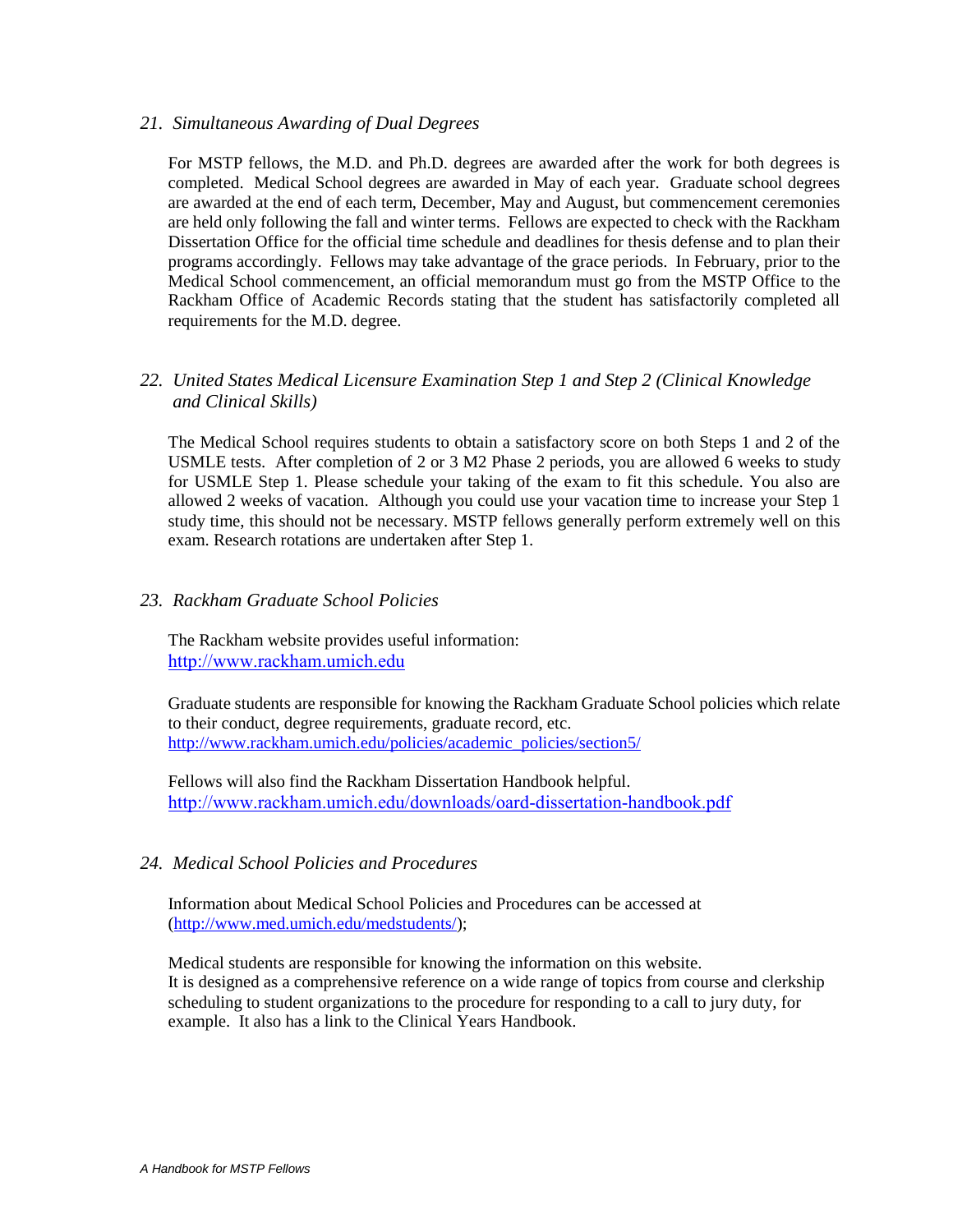## *25. The Fellowship Award and the Stipend Level*

Fellowship support is renewed each year so long as the fellow remains in good academic standing with the medical school and the graduate doctoral program. It is possible that the source of support may differ from one year to another for the individual student. The stipend level is \$30,504 for the 2017-18 academic year for all MSTP fellows.

Payment to you of your monthly stipend and payment to the University for your tuition are authorized through M-Pathways. In the research years you might be appointed as a Graduate Student Research Assistant (GSRA) or Graduate Student Instructor (GSI), or on another fellowship or training grant.

#### *26. Monthly Stipend Check*

Your monthly stipend check will be deposited directly to your bank account. Contact the MSTP Office to make the arrangements. The dates of issue of stipend checks will vary depending on your source of support, but will be issued no later than the last business day of the month.

## *27. Taxability of NRSA Stipends*

Fellowships which exceed tuition and course-related expenses are subject to taxation. It is important for MSTP fellows to retain for their long-term records copies of all documents pertaining to their fellowship appointments. **Since the University does not withhold taxes from fellowship or scholarship payments nor does it report your earnings to the IRS** you will want to estimate your tax liability well in advance of the April 15 annual filing and payment deadline. To avoid any penalty, you will need to file quarterly estimated taxes. The publications and forms you need can be obtained from the IRS website:

[http://www.irs.gov/formspubs/index.html.](http://www.irs.gov/formspubs/index.html) Forms for Michigan taxes are available at: [http://www.michigan.gov/treasury.](http://www.michigan.gov/treasury) The federal publication that explains estimated taxes is number 505. The form you need are number 1040-ES. Another helpful IRS publication is number 970: Tax Benefits for Education.

The U of M Payroll Office also has some helpful information on its website about reporting scholarships and fellowships to the IRS and how to figure your federal and state taxes. The URL is: [http://www.umich.edu/~payroll/.](http://www.umich.edu/~payroll/)

Federal tax information is available by calling 800-829-1040. State of Michigan Tax questions may be answered by calling 800-827-4000.

#### *28. NIH Funding Trainee Appointment Forms and Trainee Termination Notice Forms*

All students must have an NIH commons user ID. The MSTP office will inform students about this process. Trainee Appointment forms and Termination Notices are done on-line through X-Train. When you receive an email letting you know that your Appointment or Termination notice is ready to be submitted, please follow the directions. **It is important that you respond promptly.**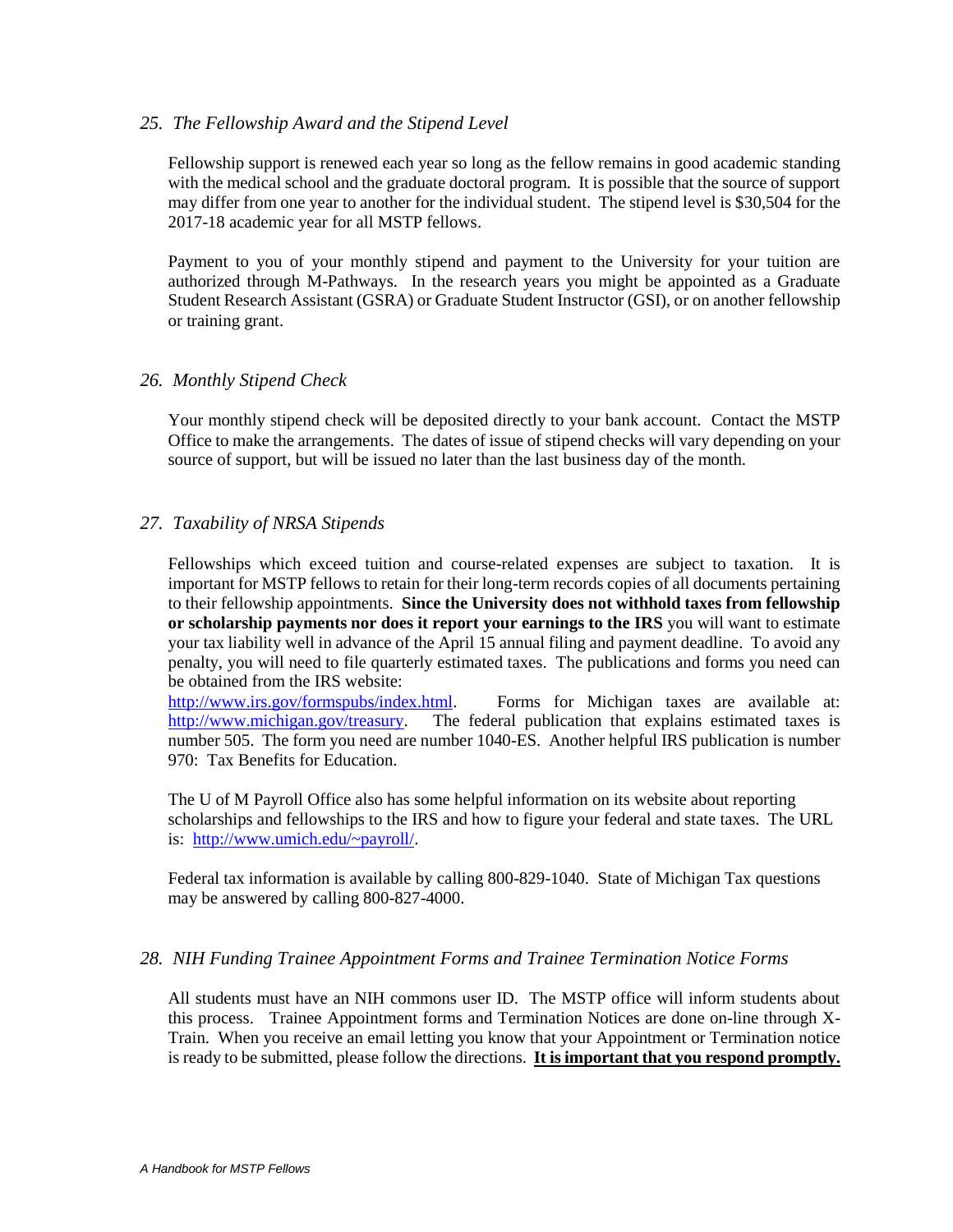## *29. Tuition Payment, Billing Procedures, and Registration*

Tuition and mandatory fees are paid on behalf of MSTP fellows who are appointed to the MSTP training grant, other training grants, or some of the other sources that are designated for scholarship aid. If fellows owe a library fine or are otherwise indebted to the University (for rent, for example, if a student is living in University-owned housing or ITD charges), they cannot be registered. The University imposes a "negative service indicator" until the account is cleared.

## *30. Travel Funds and Expense Forms*

A limited amount of money is available to support the travel of fellows who wish to participate in a professional or scientific meeting. **We are not able to support travel unless the fellow has an oral or poster presentation.**

Fellows seeking this additional support should submit a funding application request [https://medicine.umich.edu/medschool/education/md-phd-program/current-students/guide-](https://medicine.umich.edu/medschool/education/md-phd-program/current-students/guide-mentors-students)

[mentors-students](https://medicine.umich.edu/medschool/education/md-phd-program/current-students/guide-mentors-students) (in the Travel Support section) and a memorandum or letter to the MSTP Program Director (Dr. Koenig) outlining the purpose and dates of the travel; the estimated expenses (transportation, room, board, and registration fees) for which reimbursement is sought; and an itemization of other sources of support, i.e. Rackham Travel Grant, which will fund \$800-\$1,300 per year. An on-line Rackham travel grant application must be completed.) More information can be found on the Rackham website:

[http://www.rackham.umich.edu/funding/from\\_rackham/student\\_application/rackham\\_co](http://www.rackham.umich.edu/funding/from_rackham/student_application/rackham_conference_travel_grant/) [nference\\_travel\\_grant/](http://www.rackham.umich.edu/funding/from_rackham/student_application/rackham_conference_travel_grant/)

Assuming funds are available, the MSTP typically will support 50% of the costs of attendance at scientific meetings after subtracting other sources of support. For example, suppose your total costs are \$1000, you receive a \$200 travel award from the meeting organization and \$250 from Rackham. The MSTP will cover 50% of  $$1000-\$200-\$250 = $275$ . The mentor would typically cover the remaining \$275.

Please note that according to the University policy you must submit your travel expenses **within 45 days or you will not be reimbursed.** All receipts must be submitted to Hilkka Ketola

#### *31. Health Care Insurance*

All medical students must have health insurance. The MSTP fellowship covers GradCare and Dental Coverage "Option 1", (including family coverage). In the candidacy years you are covered by your mentor/department for your Gradcare and Dental. Fellows will receive an e-mail from the Benefits Office when they need to go on-line to sign up for benefits. You can pay extra for Vision and Dental 2 during open enrollment.

#### *32. Health Service*

The University Health Service (UHS), 207 Fletcher Street, 764-8320, [http://www.uhs.umich.edu,](http://www.uhs.umich.edu/) is a primary health care facility offering a full range of outpatient services to presently enrolled U-M Ann Arbor Campus students. UHS also offers a full range of specialty clinics including dermatology, neurology, gynecology, ophthalmology, orthopedics and sports medicine. To be seen in one of these clinics, patients must be referred by a clinician in the UHS medical clinic. UHS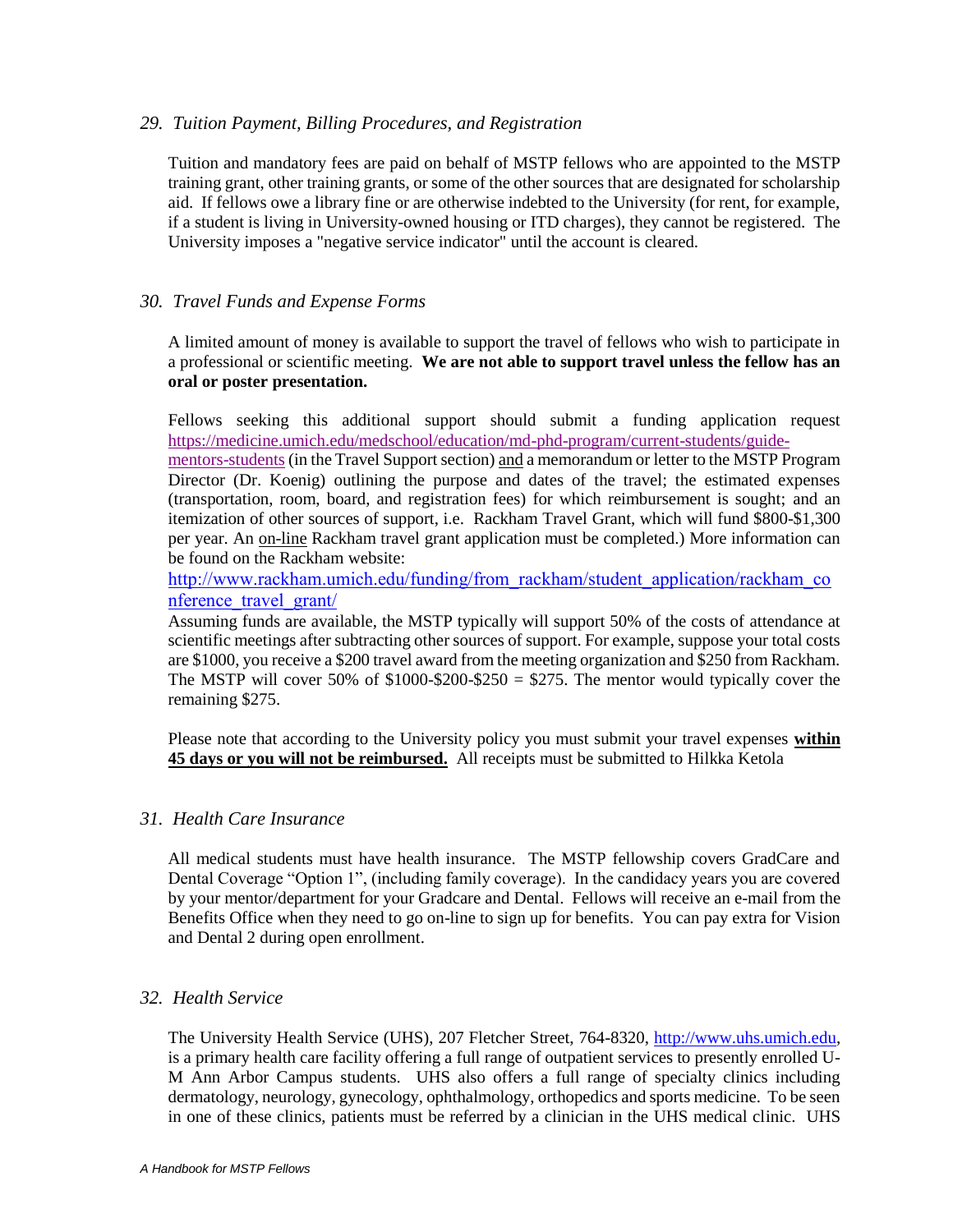also offers a full service laboratory, an X-ray department, a physical therapy department, and a pharmacy. Fellows may choose UHS as their primary care provider or are free to choose another PCP affiliated with GradCare.

#### *33. CV and Publication File*

The MSTP Office maintains a file for each fellow which contains a current Curriculum Vitae, reprints of publications, publicity articles, notification of awards or honors, and other documents relating to the professional history and development of the student. This file becomes very useful to both faculty and fellows as program completion becomes a reality and an "MSTP afterlife" becomes a possibility! Therefore, fellows should take responsibility to help keep this file up to date by preparing a CV, submitting reprints, and periodically checking the file's completeness and accuracy. Submit to Laurie Koivupalo at [lkoivupl@umich.edu](mailto:lkoivupl@umich.edu)

## *34. Individual Development Plan (IDP)*

Each fellow is required to complete an IDP when first joining the MSTP. You will be asked to update your IDP annually. The MSTP will maintain a copy of IDPs for all fellows in the program. We are doing IDPs for two reasons. 1.) It will lead you to think concretely about your short and long term goals, and the things you need to do to accomplish the. Your research mentor and Ron Koenig will be better informed and more able to provide whatever guidance, etc. that you need. 2.) The NIH is starting to mandate IDPs for all training grant-funded students Submit to Laurie Koivupalo at **koivupl@umich.edu** 

#### *35. Vacations and Other Absences*

Participation in the MSTP, *without regard to the source of financial support,* is to be full-time; that is, 12 months a year. Participation includes regularly scheduled program events and registration in either the medical school or the graduate school, or both, for relevant course work, directed research, and dissertation research. Other relevant activity such as attendance at scientific meetings, detached study, or other off-campus course work may be taken only with the director's approval in consultation with your doctoral program director or research mentor. Other activity will be viewed as personal and may be undertaken subject to the following policy covering Vacations, Leaves, and Absences revised and approved by the MSTP Operating Committee, November, 1994:

**Vacations:** Fellows are entitled to the standard vacation periods of all students; *i.e.*  University-designated holidays, winter and spring breaks. Additionally, subject to the discretion and explicit approval of the laboratory advisor or mentor, fellows may take up to two more weeks in the summer when they are supported by MSTP funds. During candidacy and full-time dissertation research, vacation time includes University-designated holidays and up to two weeks of additional time *only at the discretion of the mentor.* Any further vacation time should have the additional approval of the MSTP Director, which may be granted without financial support.

**Leaves:** All requests for Leaves of Absence must meet with the approval of the MSTP Director. *Unapproved absences may place further training grant support in jeopardy.*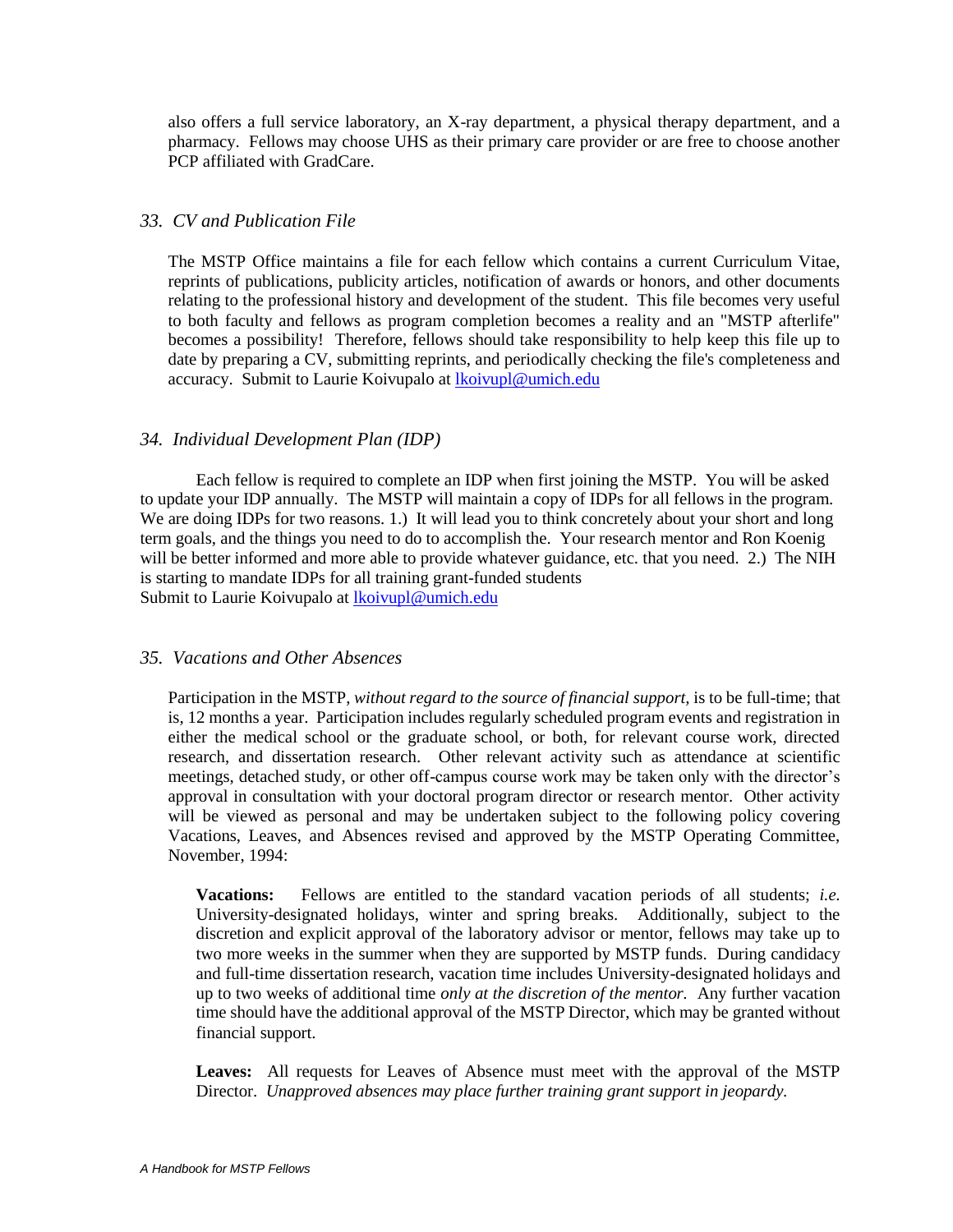#### *36. MSTP Scientific Retreat*

A scientific retreat is held annually for the MSTP fellows and faculty members at a site away from the Ann Arbor campus, usually the Friday through Sunday preceding the start of the M1 year. In 2018, the dates are August  $10 - 12$ . This provides a forum in which fellows can present material from their research as it nears completion or as an intermediate status report. These presentations are very broadening for the junior students and give a perspective of the research in progress. For all fellows, the retreat provides an informal environment for scientific exchange and the development of collegiality which bridges the basic science, research, and clinical phases of the dual degree curriculum. EVERYONE is expected to attend; arrangements are made with the clinical departments to permit the participation of those fellows in clerkships.

#### *37. MSTP Seminars*

Special seminars for MSTP fellows are planned and arranged by the MSTP Program Activities Committee. They are offered on the second Tuesday of each month, September through April, except as these dates may conflict with examinations or for other various reasons. Notice of topic and place, etc. will be provided in advance. Fellows are expected to attend all MSTP seminars, but are permitted to miss two seminars per academic year. This requirement applies to everyone except M-3s and M-4s, who should attend when they are able. Attendance is documented by a sign-in sheet, and therefore there is no need to notify the MSTP office if you will be unable to attend a seminar.

Seminar Dates for 2018-19

Seminars are usually held at 5:00 p.m. The following events and dates are provided for planning purposes but may be subject to change; further information will be provided throughout the year:

| Tuesday, September 11 | TBA        |
|-----------------------|------------|
| Tuesday, October 9    | <b>TBA</b> |
| Tuesday, November 13  | <b>TBA</b> |
| Tuesday, December 11  | <b>TBA</b> |
| Tuesday, February 12  | <b>TBA</b> |
| Tuesday, March 12     | <b>TBA</b> |
| Tuesday, April 9      | <b>TBA</b> |

#### *38. Citizenship*

The MSTP relies heavily on the involvement of its fellows. The Operating Committee has student representation, and the Program Activities Committee is student led. The success of our admissions process and of our programming is directly related to the enthusiasm and commitment of all fellows. Similarly, your graduate departments will call upon you to help with seminars, and recruitment. We thank you in advance for your active participation.